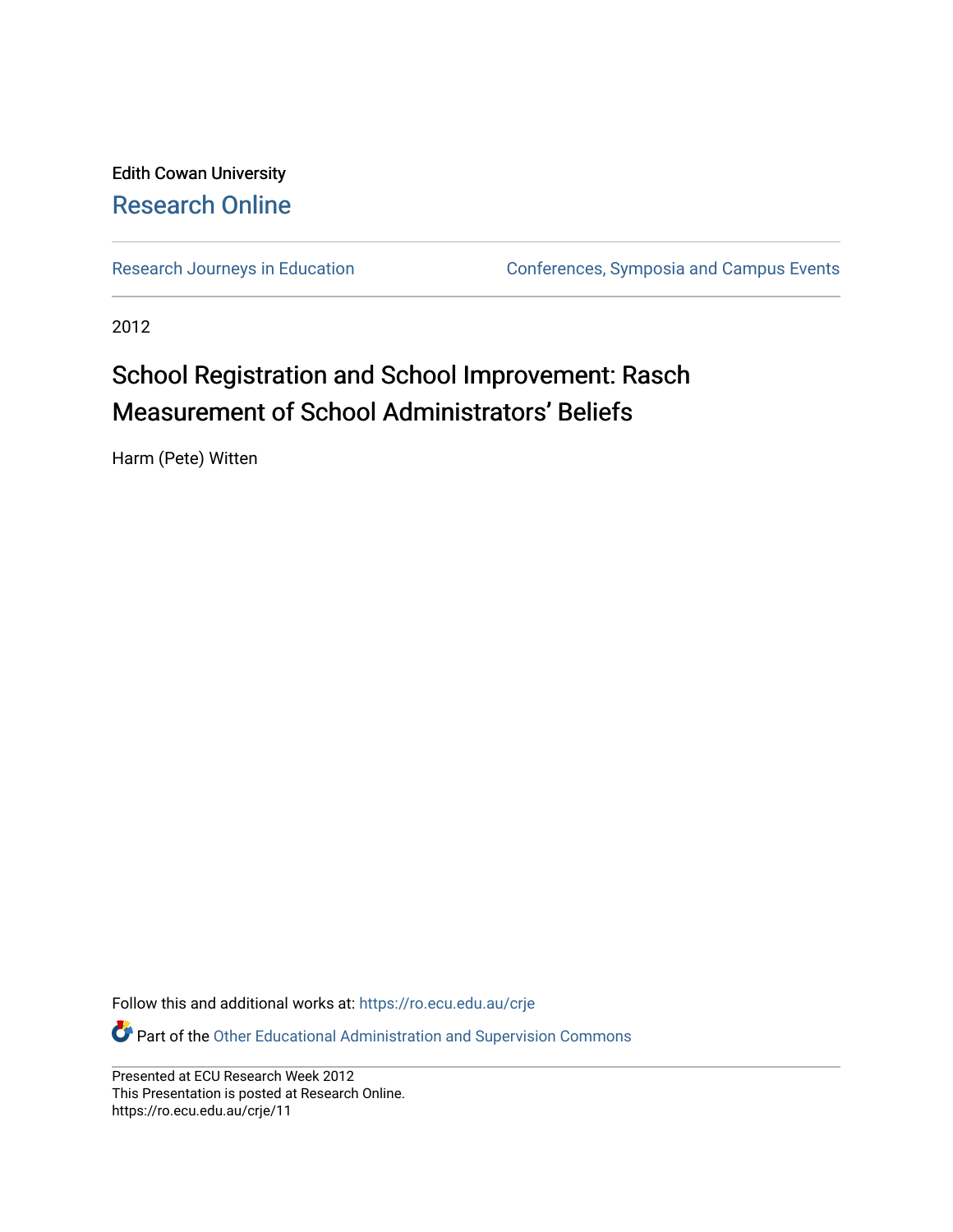



### **School Registration and School Improvement: Rasch Measurement of School Administrators' Beliefs**

A proposal submitted for the degree of Doctor of Philosophy in the Faculty of Education and Arts at Edith Cowan University

> Harm (Pete) Witten BA, MEd Student ID 10171363

Principal Supervisor: Professor Russell F. Waugh Associate Supervisor: A/Professor Jan Gray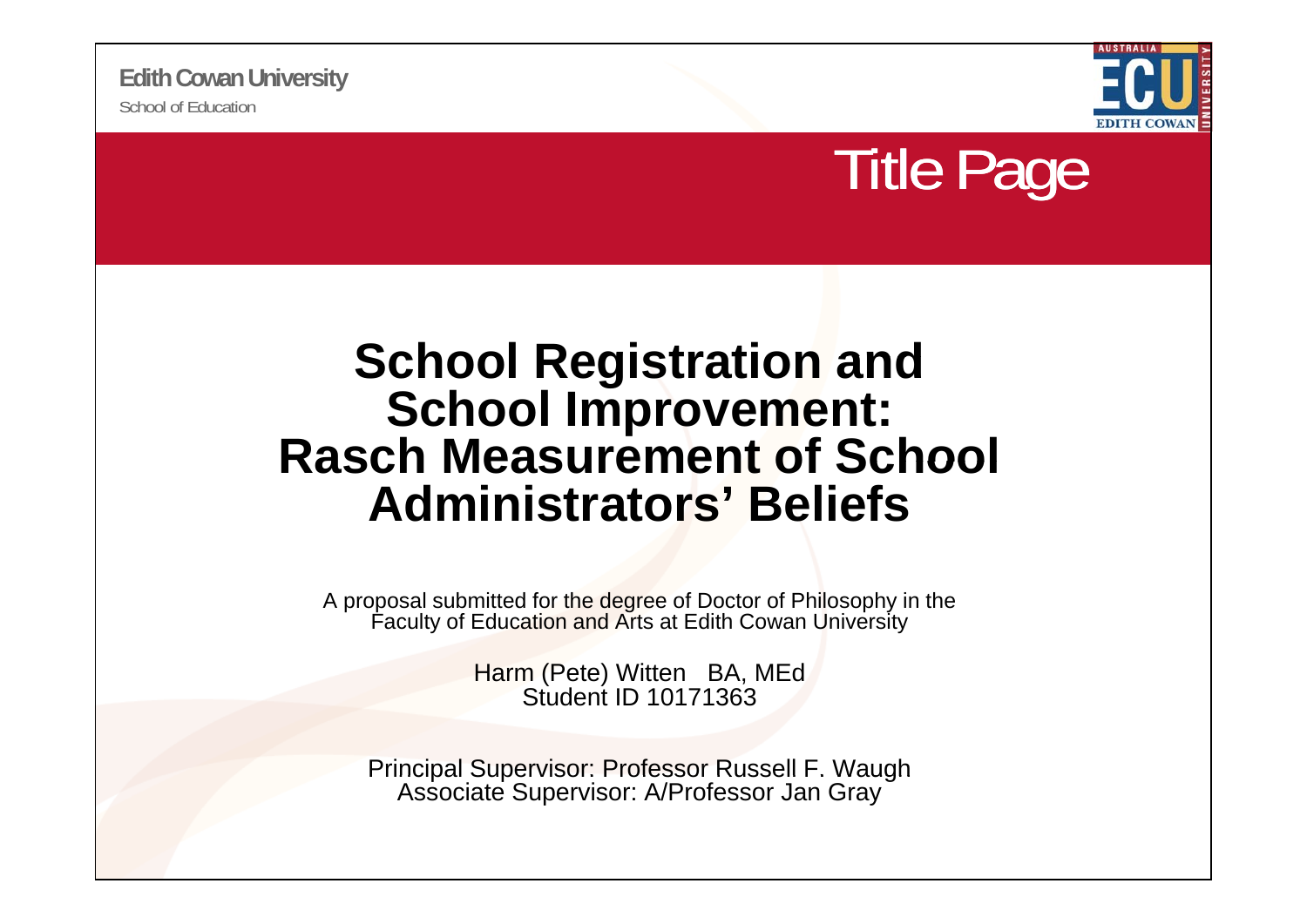

## Background Information

- $\bullet$ *New School Education Act 1999*
- $\bullet$ *Primary/Secondary/Tertiary Education*
- •*Sector Schools in Western Australia*
- $\bullet$ *Department of Education Services*
- $\bullet$ *Process of School Registration*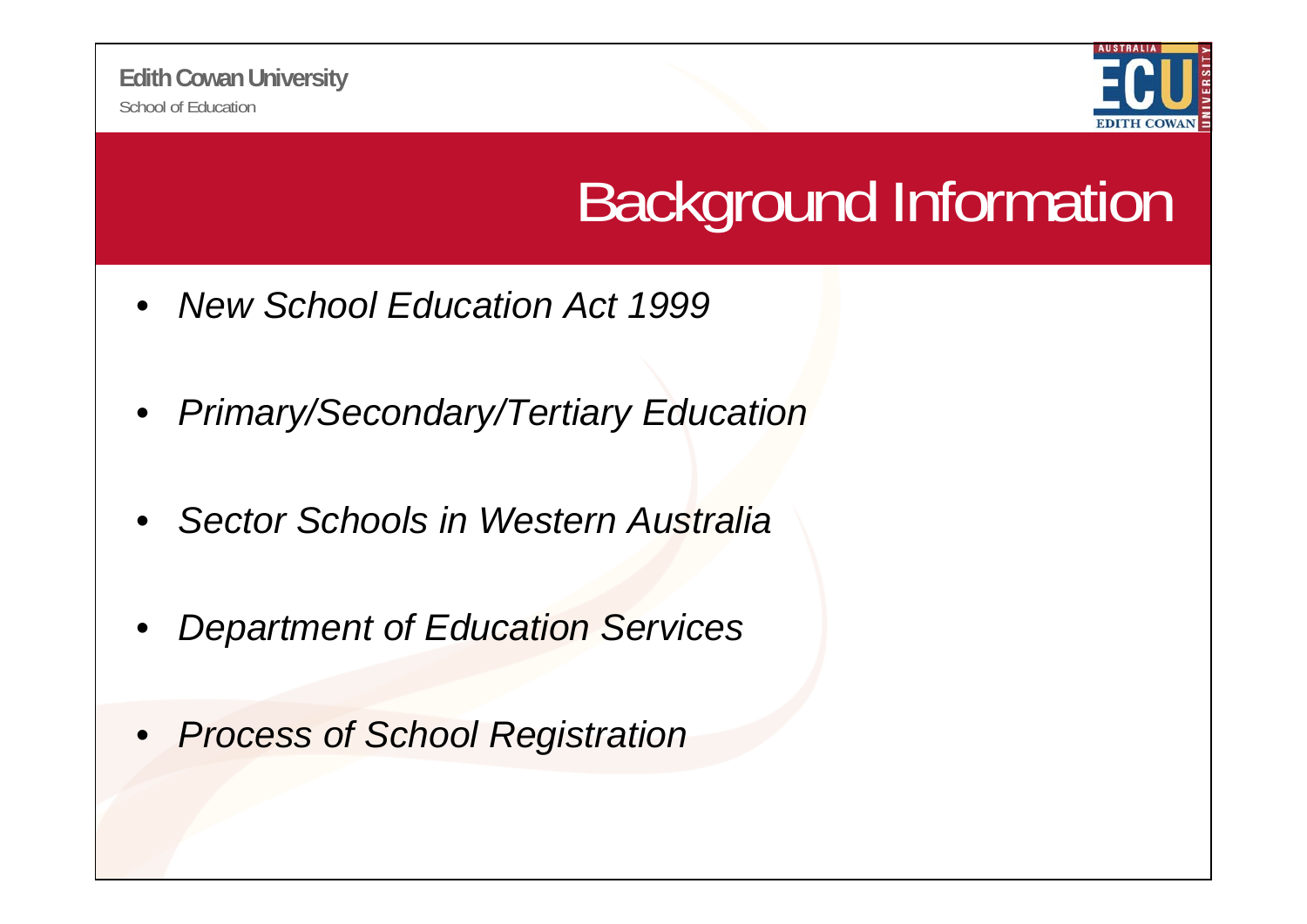

### 12 Aspects of School Registration and School Improvement

*GovernanceFinancial Viability Enrolment and AttendanceNumber of StudentsTime Available for InstructionStaff School InfrastructureCurriculumStudent Learning Outcomes Levels of Care Management of Disputes and Complaints of School Compliance with Written Laws*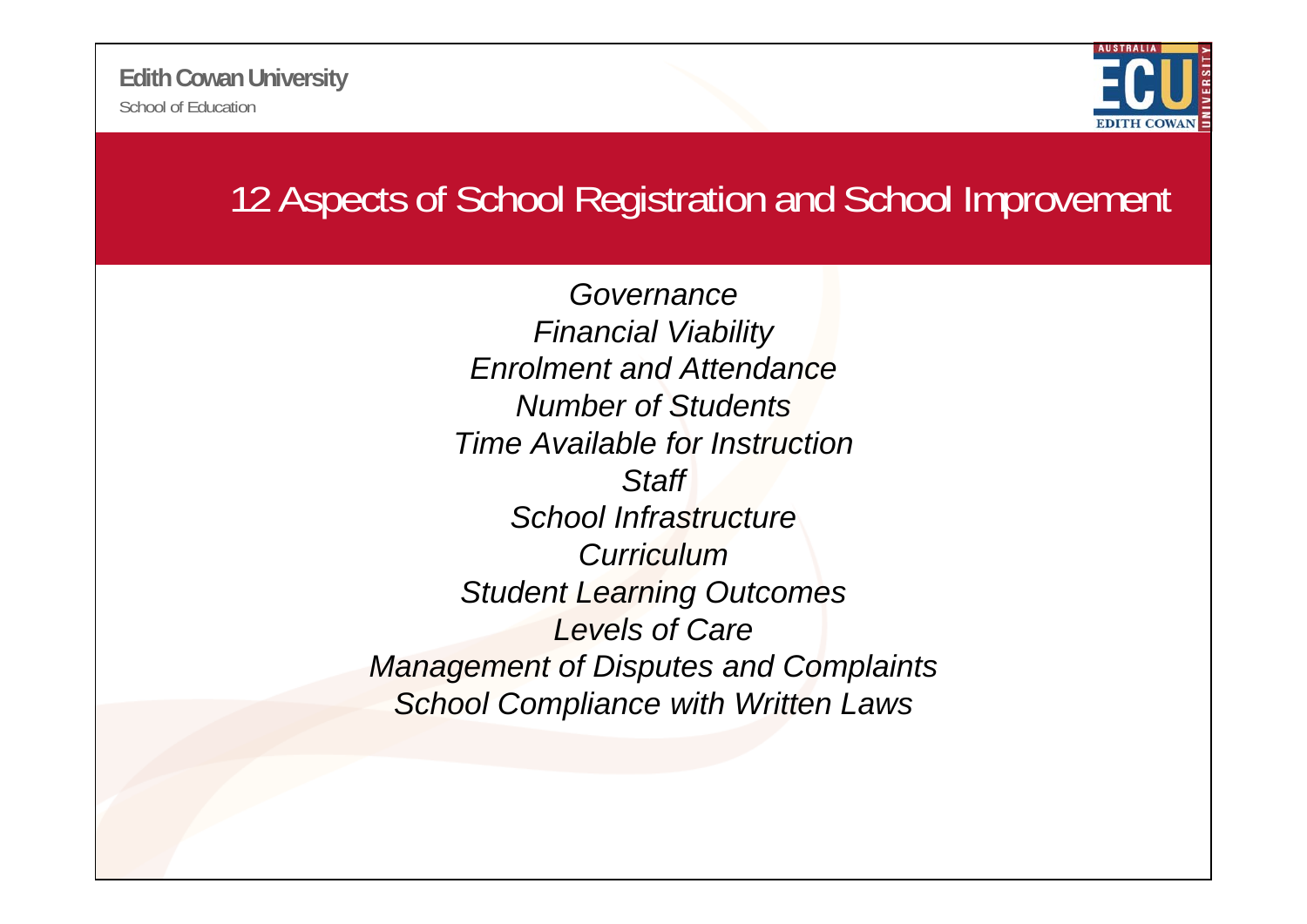

# Main Aim & Research Questions

### Does school registration lead to school improvement?

- 1. Can a linear unidimensional scale be constructed using a Rasch Measurement Model to measure the attitudes of School Administrators concerning 12 aspects of school registration in relations to the standard of education for students enrolled in non-government schools.
- 2. What school improvements are considered to be very easy or moderately easy, very hard or moderately hard due to the formal school registration process?
- 3. What is the relationship between the attitudes of school leaders regarding the school improvements and their personal circumstances?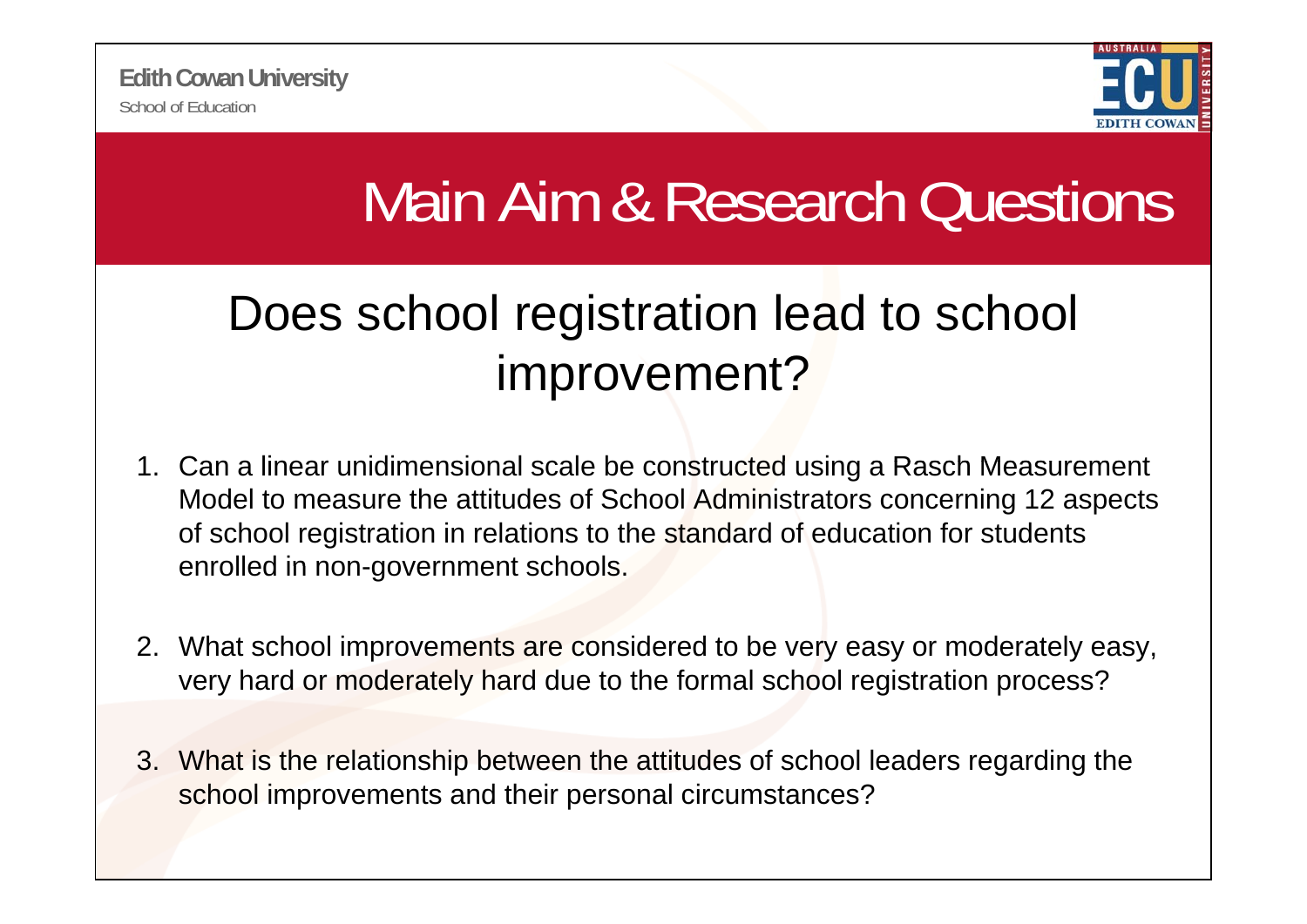

## Conceptual Framework of the Study

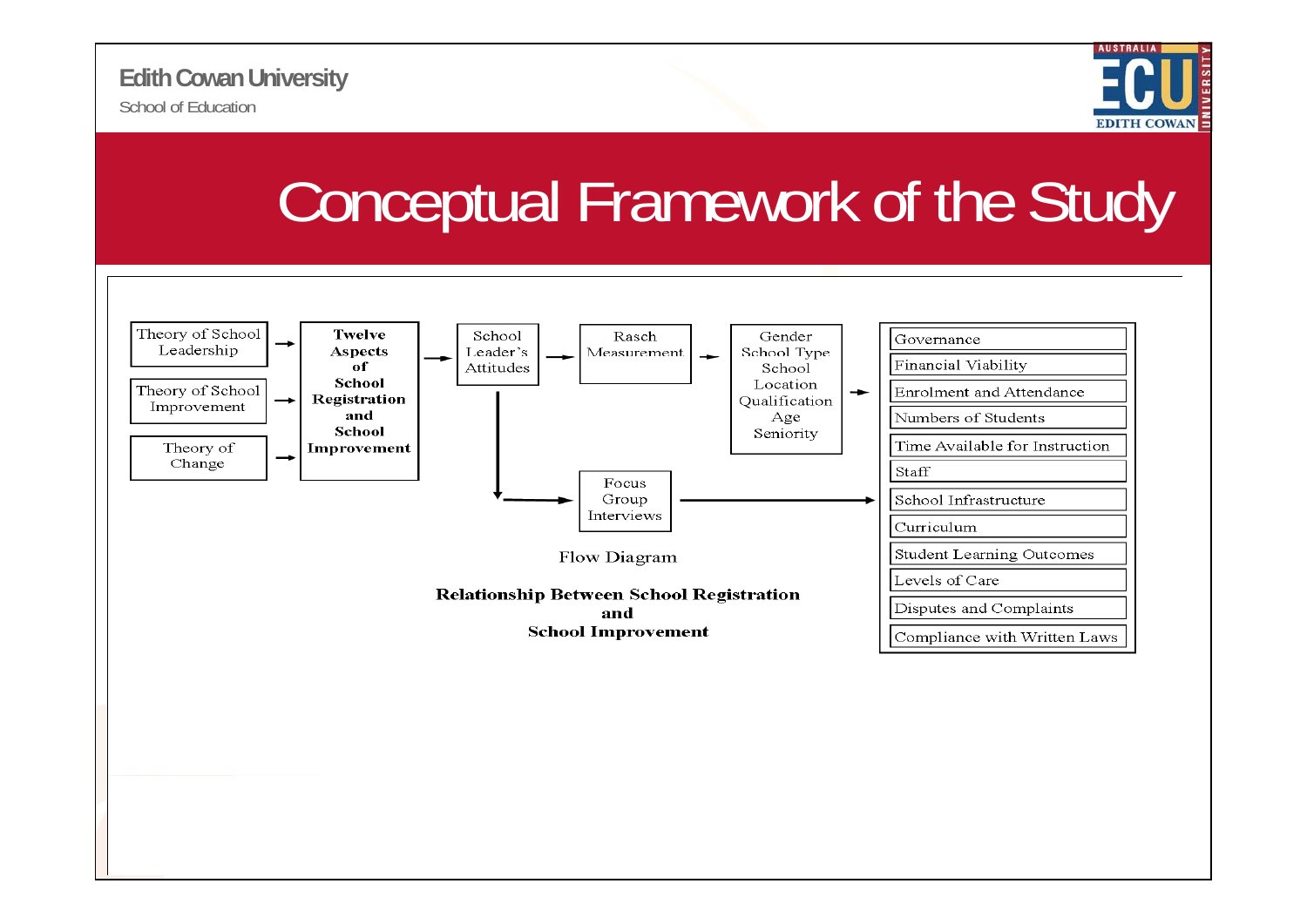

### Study Questionnaire

#### Does school registration lead to school improvement?

| no improvement,<br>due to school<br>registration | improvement, but<br>registration                         | some improvement,<br>registration | significant<br>improvement, due to<br>school registration |
|--------------------------------------------------|----------------------------------------------------------|-----------------------------------|-----------------------------------------------------------|
|                                                  |                                                          |                                   |                                                           |
|                                                  |                                                          |                                   |                                                           |
|                                                  |                                                          |                                   | П                                                         |
|                                                  |                                                          |                                   |                                                           |
|                                                  |                                                          |                                   |                                                           |
| $\Box$                                           | $\mathcal{L}_{\mathcal{A}}$                              |                                   | □                                                         |
|                                                  |                                                          |                                   | П                                                         |
|                                                  |                                                          |                                   |                                                           |
|                                                  |                                                          |                                   |                                                           |
|                                                  |                                                          |                                   |                                                           |
|                                                  |                                                          |                                   | г                                                         |
|                                                  |                                                          |                                   |                                                           |
|                                                  |                                                          |                                   |                                                           |
|                                                  |                                                          |                                   |                                                           |
|                                                  |                                                          |                                   | $\Box$                                                    |
|                                                  |                                                          |                                   |                                                           |
|                                                  |                                                          |                                   |                                                           |
|                                                  |                                                          |                                   |                                                           |
|                                                  |                                                          |                                   |                                                           |
|                                                  |                                                          |                                   |                                                           |
|                                                  | г<br>$\Box$<br>The School Council's community and public | П<br>ш<br>Щ                       | not due to the school due to school                       |

Please provide any additional comments on School Governance and School Registration.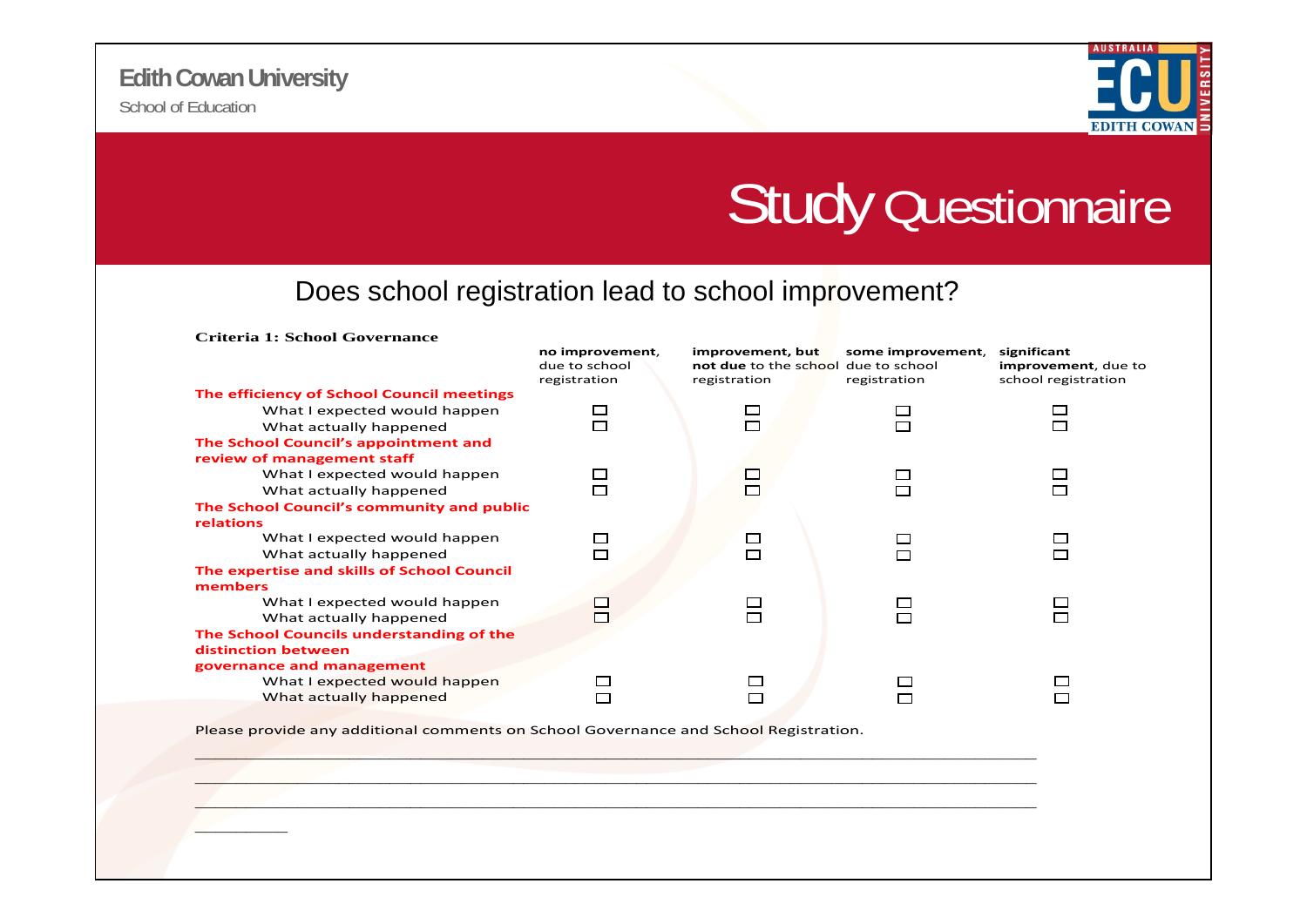

### Data Collection

- •Study data collected between 19th March 2011 and the 30th November 2011
- $\bullet$  Total sample size was 150 non-government member school of the Association of Independent Schools in Western Australia.
- $\bullet$  110 school leaders, approx. 72% of the independent schools, completed a questionnaire of administrators' beliefs.
- • Of the 110 participants, 65 (approx. 59%) completed all twelve parts of the questionnaire.
- •Of the 65 completed questionnaires, 60 had all 120 questions completed.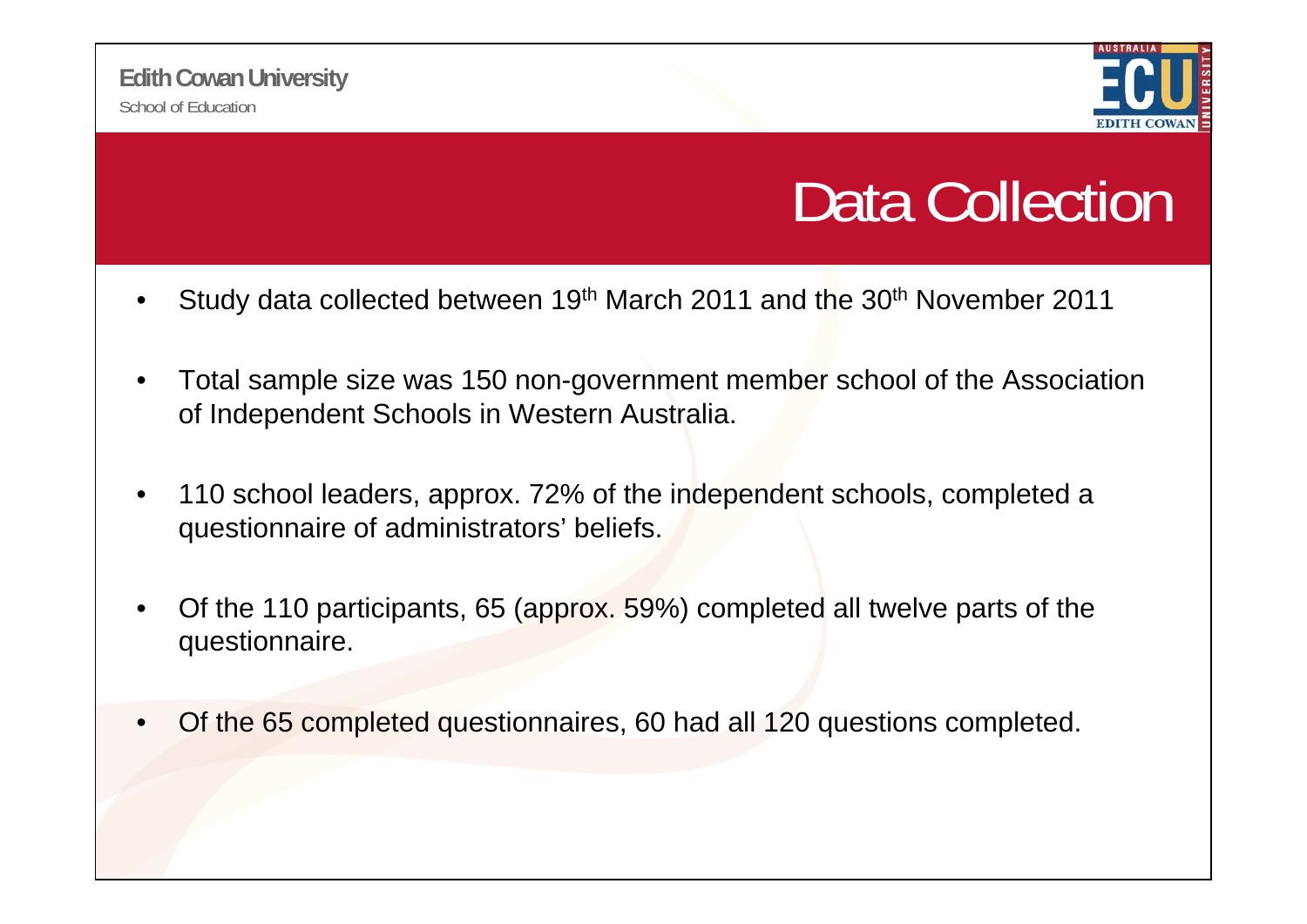

### Rasch-Created Linear Scale

**Table 5.6** A Rasch-Created Linear Scale of School Administrators Beliefs That Actual School Improvements Were Due to Formal School Registration

| Item:                                                                                       | Very Easy |
|---------------------------------------------------------------------------------------------|-----------|
| 116 The school's development of policy to comply with legal requirements was improved       | $-3.84$   |
| 120 The school's commitment to legal compliance was improved                                | $-3.12$   |
| 98 The schools' emergency-crisis response policy and procedures was improved                | $-3.47$   |
| 42 The school's compliance to the legal requirements was improved                           | $-3.46$   |
| Item                                                                                        | Very Hard |
| 108 Parental satisfaction with the school's disputes and complaints was improved            | $+2.94$   |
| 14 The expertise and qualifications of the school's financial management staff was improved | $+3.00$   |
| 96 The management of student behavior at school improved                                    | $+3.02$   |
| 50 A reduction in the number of disruptions at school was improved                          | $+3.33$   |
| 102 A reduction in the complaints registered at school improved                             | $+4.02$   |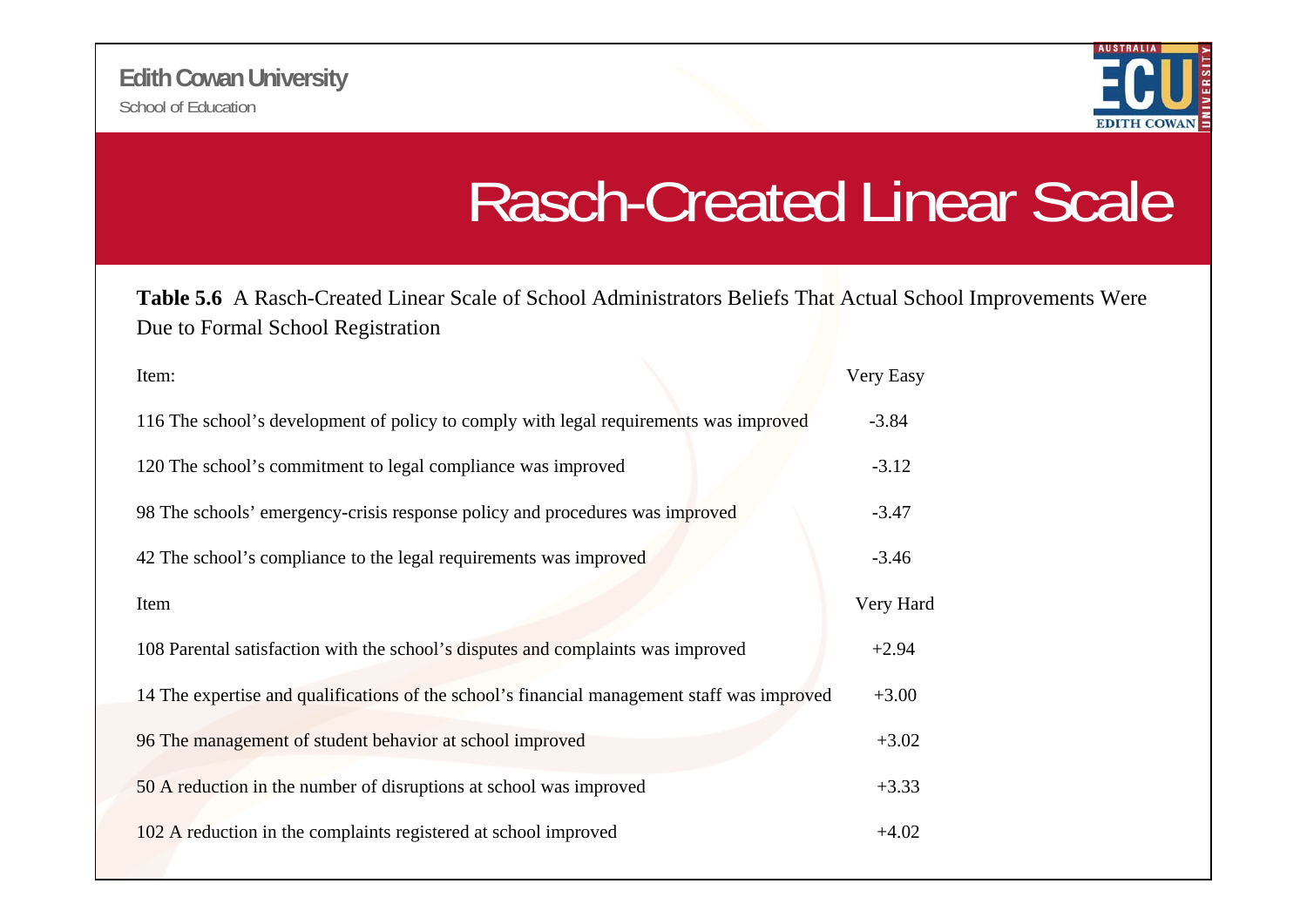School of Education**Edith Cowan University**



### Person-Item Threshold Distribution



*Figure 5.4* Target Graph by School Size of School Administrators Beliefs That Actual School Improvements Were Due to Formal School Registration

Figure 5.4 shows that administrators at larger schools have lower measures than those at smaller schools and this is statistically significant ( $F=2.46$ ,  $df=3.50$ ,  $p=0.0007$ ). This is as expected since School Leaders at larger schools have greater access to resources required to meet the criteria of formal school registration.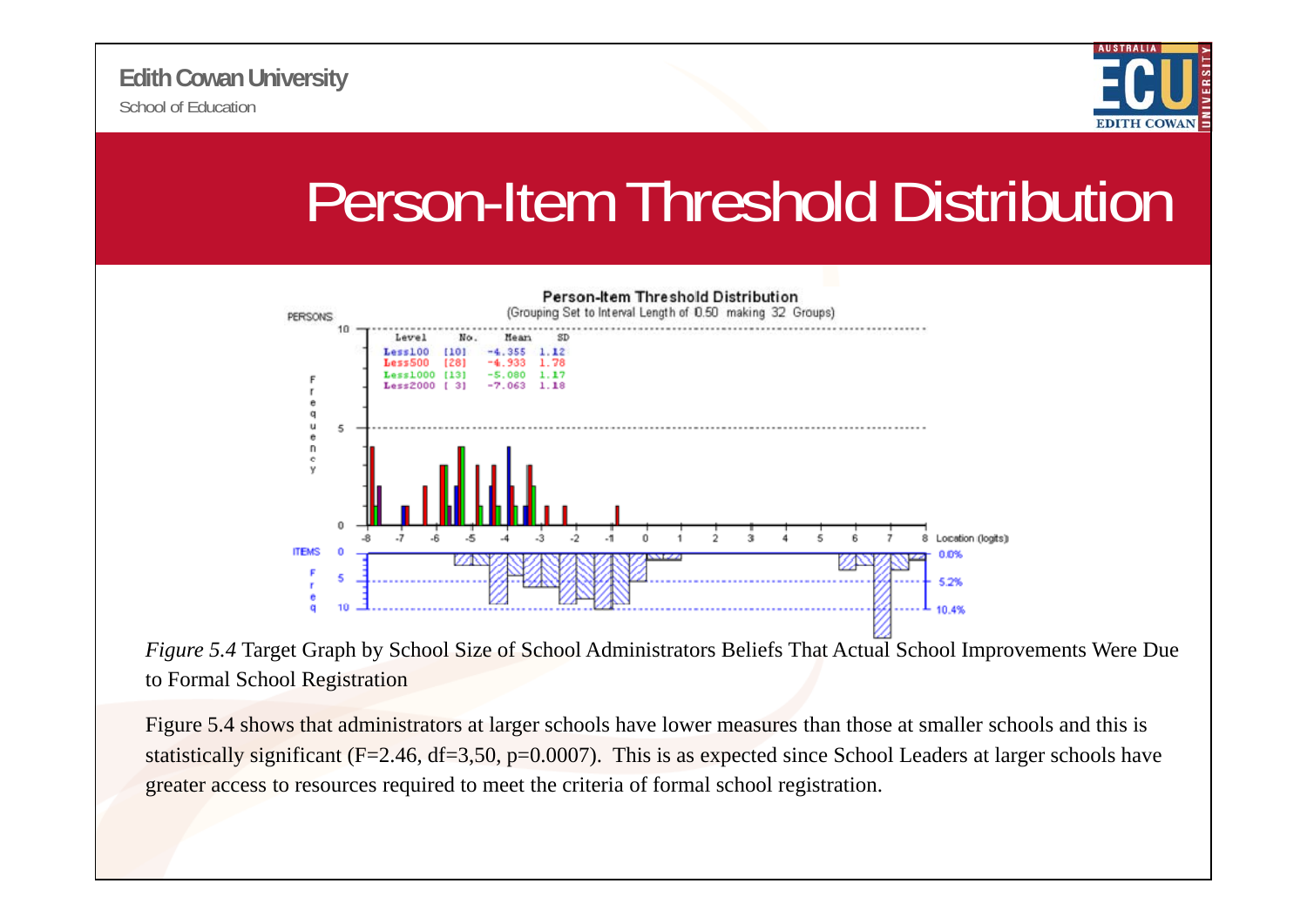

# Significance/Limitations of this study

#### **Significance**

- 1. The re-registration of non-government schools in Western Australia is new and little information about its acceptance in the school communities of Western Australia is available.
- 2. An 'off-shoot' from the research is the development of a linear measure relating to the 12 aspects of school registration which has not been created before and which may help other researchers in other educational districts.

#### Limitations

- 1. The study is restricted to school leaders in schools that are members of the Association of Independent Schools in Western Australia.
- 2. The study suggests that school leaders are arguably the key decision-makers in schools, excluding the attitudes of several educational stakeholders, such as classroom teachers, students and parents or guardians.